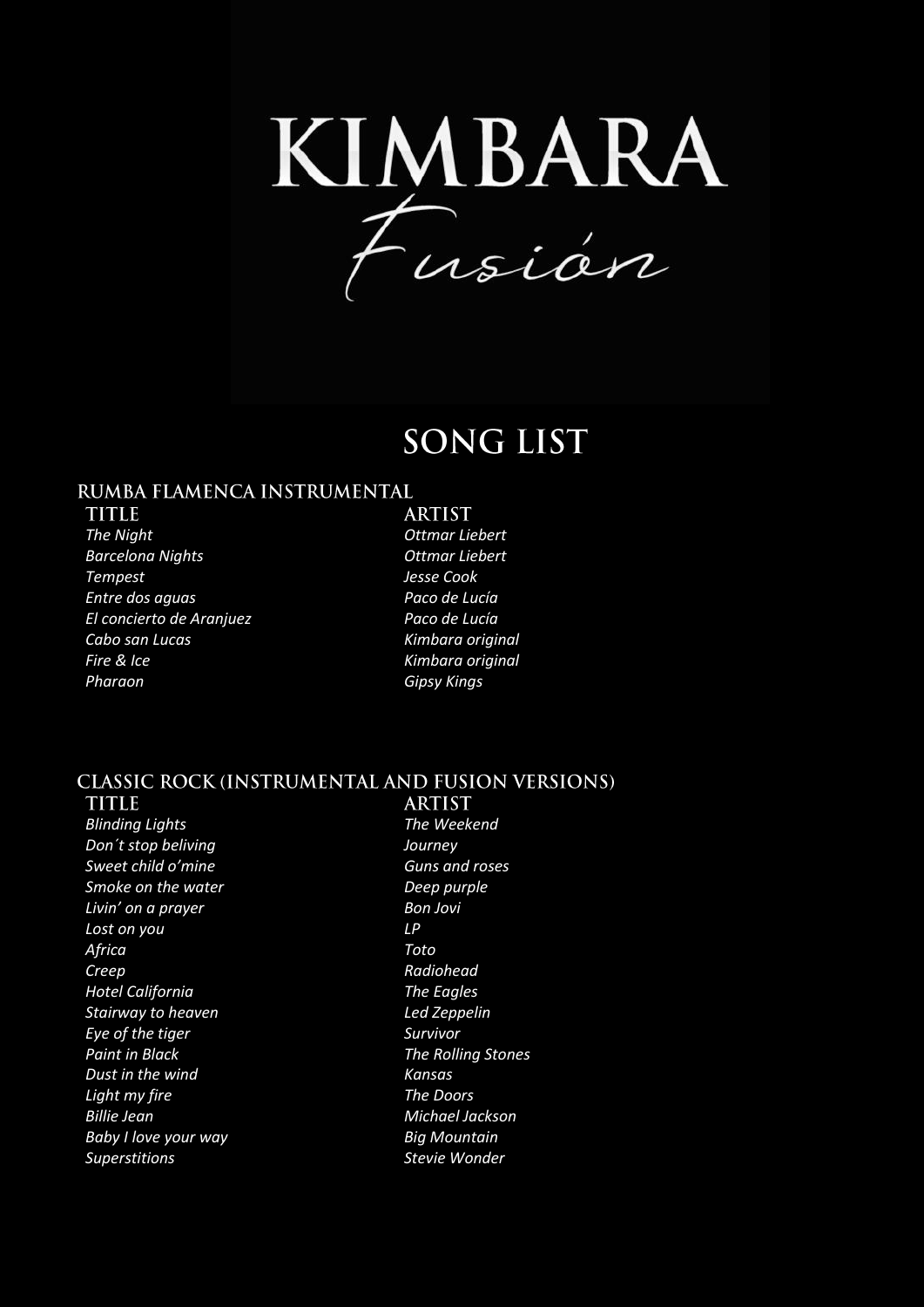KIMBARA<br>Fusián

# **SONG LIST**

# **RUMBA FLAMENCA POP**

**TITLE** *A mi manera Gipsy Kings No estamos locos Ketama Vente pa' Madrid Ketama Te estoy queriendo tanto Manuel Alejandro Quiero Saber Gipsy Kings Bamboleiro Gipsy Kings Bailame Gipsy Kings El toro y la luna Gipsy Kings D'jobi D'joba Gipsy Kings Volare Gipsy Kings Bem Bem María Gipsy Kings* **Vivir mi Vida** Marc Anthony *Amor de mis amores Michel Rivgauche*

### **OLDIES**

**TITIR** *Clocks (Latin Version) Coldplay Can't takes my eyes off you Frankie Valli Hey Jude (Salsa Version) Tony Vega Fragil (Salsa Version) Sting September Cuban Jazz Combo*

#### **ARTIST**

#### **ARTIST**

*I love her The Beatles*